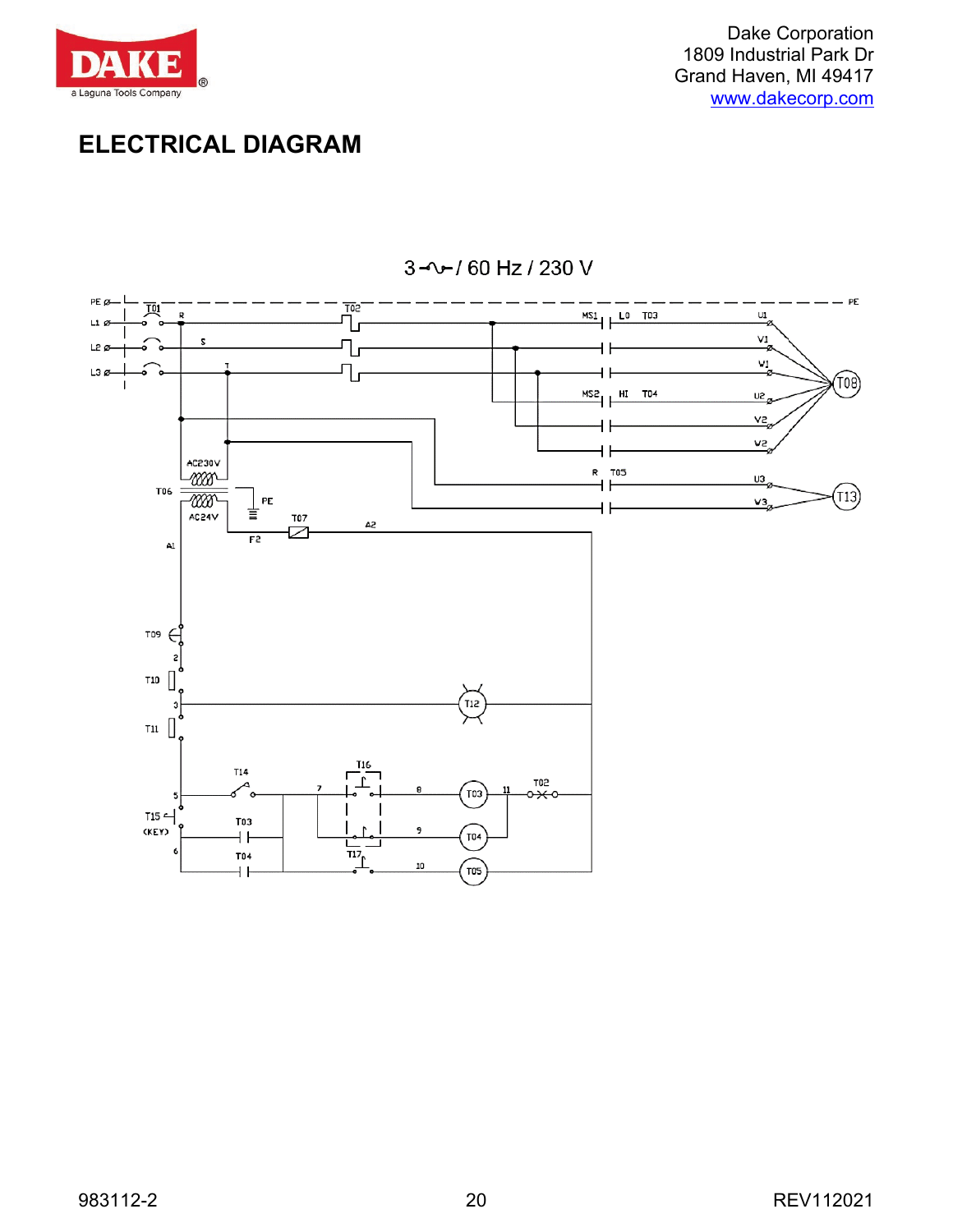

Dake Corporation 1809 Industrial Park Dr Grand Haven, MI 49417 [www.dakecorp.com](http://www.dakecorp.com/)

## **EXPLODED VIEWS & PART LIST**